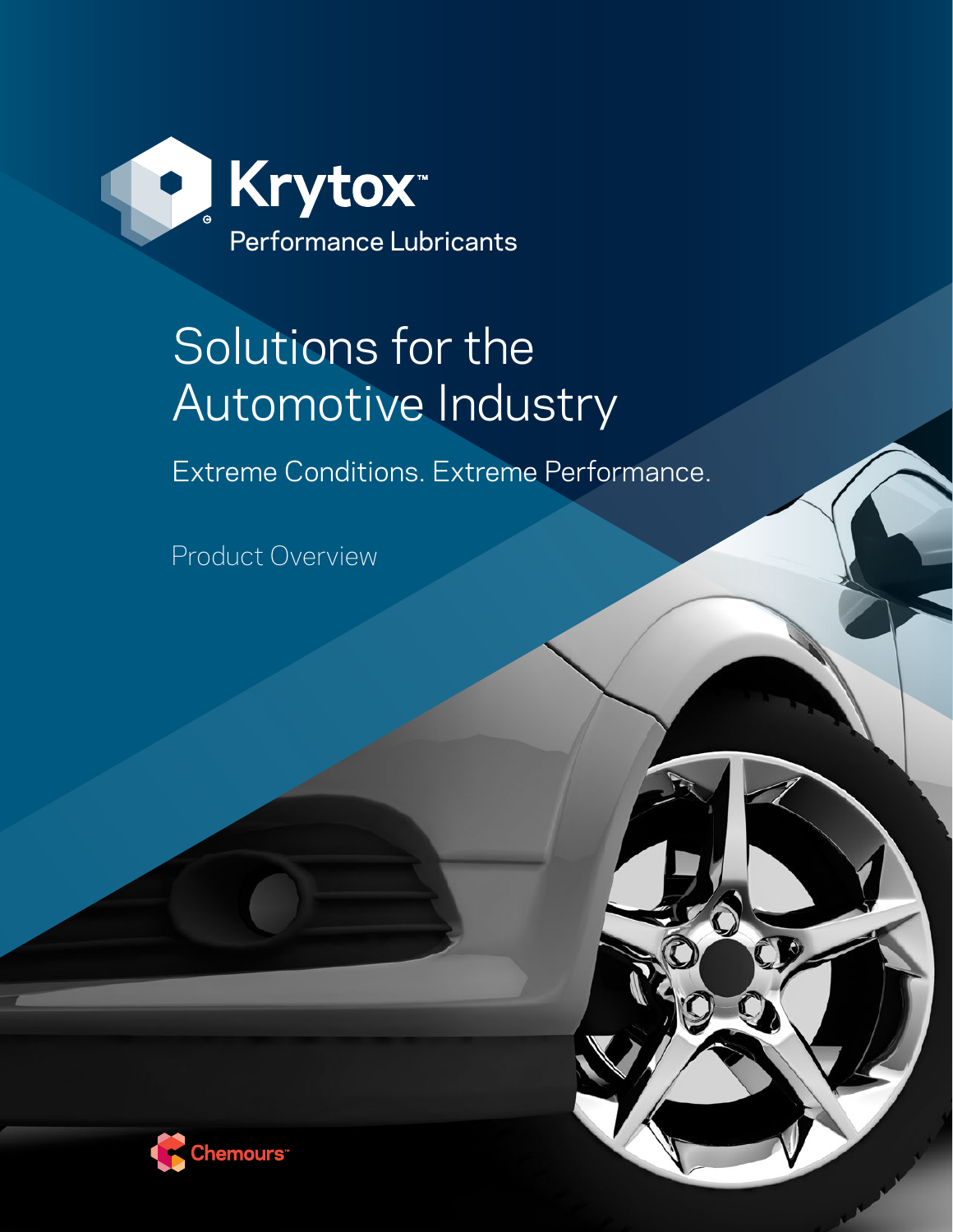#### **Krytox™ Performance Lubricants**

**Powered by Chemours Science…** Over the last fifty years, Krytox™ performance lubricants have helped customers outpace the competition by bringing customized and innovative solutions into an increasingly competitive automotive industry.

Whatever your engineering challenge—longer part life, extreme temperatures, reduced failures—Krytox™ performance lubricants can help. At Chemours, we put our science to work to produce lubricants that can stand up under the extremely demanding conditions of today's engineering design standards.

## **Advanced Solutions for the Automotive Industry**

Krytox™ performance lubricants offer a wide range of high quality, high performance lubricants to address the most challenging and complex requirements of original equipment manufacturers (OEMs) and world-class Tier One suppliers.

Our family of oils, greases, and coatings will provide long-term operational excellence and high performance lubrication in extreme operating conditions.

Automotive design engineers have learned that specifying Krytox<sup>™</sup> lubricants during the design phase can provide OEMs with significant cost savings. By lengthening the life of critical components and improving consumer satisfaction, Krytox<sup>™</sup> lubricants help reduce repair costs and potentially save millions in warranty claims.



#### Longer Lasting Lubrication

Automakers are striving for extended warranties, expecting longer intervals between vehicle service visits and very limited relubrication operations. Krytox<sup>™</sup> lubricants have provided state-of-the art performance for mechanical systems, such as gearboxes, bearings, chains, seals, actuators, valves, and other components. Krytox<sup>®</sup> lubricants don't oxidize; they provide excellent lubricity and a high viscosity index through a broad range of viscosity grades. Most applications where Krytox™ lubricants are specified are considered by OEMs to be lubricated for the expected lifetime of the vehicle.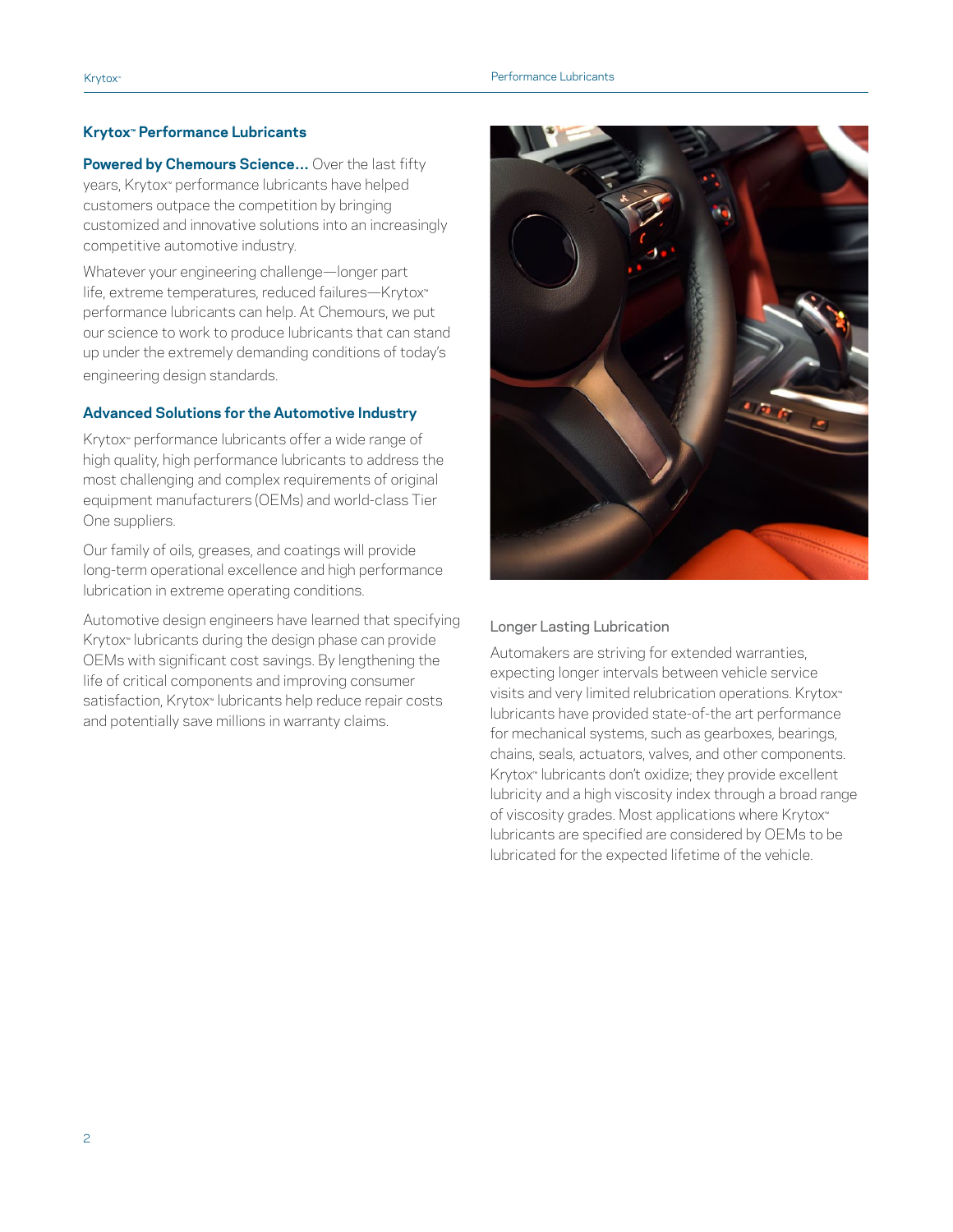

#### **The Right Choice for Your Design Challenge**

Krytox™ oils and greases are based on perfluoropolyether (PFPE) oils, with a full range of viscosities available. These synthetic fluorinated lubricants are effective from -75 °C to greater than 400 °C (-103 to >752 °F), depending upon operating conditions and product grade.

#### **Krytox™ performance lubricants have properties that reduce impact on the environment:**

- Krytox™ products are fully synthetic—not petroleumbased—and totally inert, so Krytox™ oils and greases do not react with anything in the environment. Unlike other lubricants, at temperatures under 350 ºC (662 °F), Krytox™ oil does not oxidize or break down into other substances that could be harmful.
- Krytox™ lubricants do not contain any volatile organic compounds (VOCs), according to the U.S. EPA definition. Our full fluorinated lubricants are made of fluorine, oxygen, and carbon only.
- Krytox™ products have a very long service life. This means that products do not have to be replaced and disposed of frequently, which reduces waste.
- Because the Krytox™ molecule stays intact, the oils can be recycled if they become contaminated. The recycled products can then be returned to the customer for reuse.
- Krytox™ oils and greases are not considered hazardous wastes as manufactured under the U.S. EPA Resource and Recovery Conservation Act guidelines. However, treatment, storage, transportation, recycling, and disposal of these products must be in accordance with applicable federal, state/provincial, and local regulations.



#### **The Right Choice for Our Environment**

Protection of the environment and people is a core value of Chemours. Our sustainability goals go beyond traditional footprint reduction to include goals that tie our business growth to the development of safer and environmentally improved new products and sustainable solutions.

Krytox<sup>w</sup> lubricants provide longer lasting lubrication, which lowers the frequency of relubrication; therefore, reducing the use of materials and reducing waste—important steps in helping to reduce product impact on the environment.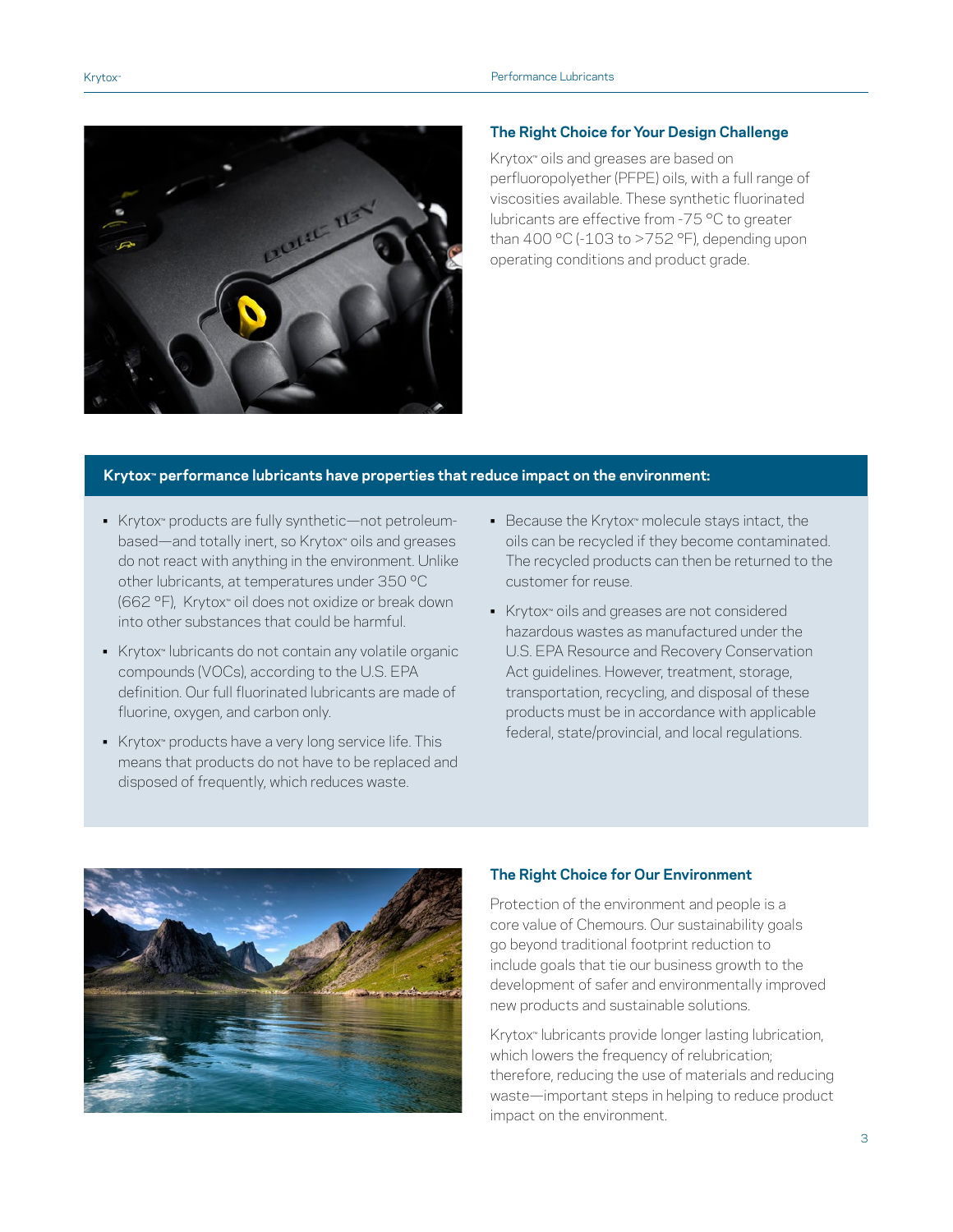## **Effective Over a Wide Temperature Range**

Krytox<sup>™</sup> greases typically last 5-50 times longer than standard greases. One common bearing test that demonstrates the extreme performance of various grades of Krytox™ grease is the ASTM D-3336 test method, where heating/cooling test cycles are continued until failure or the completion of a specified number of hours of running time.

Test results have shown that Krytox™ greases can continue to perform beyond thousands of hours and at temperatures beyond the range specified for most applications—even outlasting the tester itself.



## **Figure 1** Ball Bearing Grease Performance Test with Krytox™ Greases

| Grade                        | Recommended<br>Temperature Range | Viscosity<br>40 °C/100 °C | Test<br>Temperature | Life, hr |
|------------------------------|----------------------------------|---------------------------|---------------------|----------|
| Krytox <sup>*</sup> GPL 224  | $-51-179$ °C (-60-354 °F)        | 60/9                      | 180 °C (356 °F)     | $4.900+$ |
| Krytox <sup>*</sup> AUT 2245 | $-40-200$ °C ( $-40-392$ °F)     | 100/12.3                  | 200 °C (392 °F)     | $5,500+$ |
| Krytox <sup>*</sup> GPL 225  | $-36-204$ °C ( $-33-399$ °F)     | 160/18                    | 200 °C (392 °F)     | $5,000+$ |
| Krytox <sup>*</sup> XHT AC   | $-20-300$ °C (-4-572 °F)         | 500/47                    | 250 °C (482 °F)     | $2,000+$ |

## **Compatibility with Elastomers and Plastics**

Krytox™ performance lubricants are compatible with the following common elastomers and plastics, as well as many more:

- Fluorosilicone
- Hytrel® Polyester Elastomer
- Delrin® Acetal
- Ethylacrylate
- Methyl Silicone
- Butyl 325
- Neoprene WRT
- Kalrez® Fluoroelastomer\*
- Zytel® Nylon
- Viton™ A Fluoroelastomer • Nycar 100 (Buna N)
- Vespel®
- **•** Urethane
- Hypalon® Synthetic Rubber
- EPT Peroxide Cure
- Hydrocarbon Rubber
- Teflon™ Fluoropolymer
- \* For higher temperature use with Kalrez™ perfluoroelastomer, the user should ask for guidance on the proper grades.

## **Compatibility with Metals**

Because of their low surface tensions, Krytox<sup>™</sup> oils and greases easily lubricate metallic surfaces. Krytox<sup>™</sup> lubricants are chemically inert and, therefore, have no adverse effect on metals when the temperature is below 288 °C (550 ºF).

Above this point, Krytox<sup>™</sup> lubricants will be the bestin-class choice for many alloy steels, stainless steels, titanium alloy, nickel alloy, and cobalt alloy.

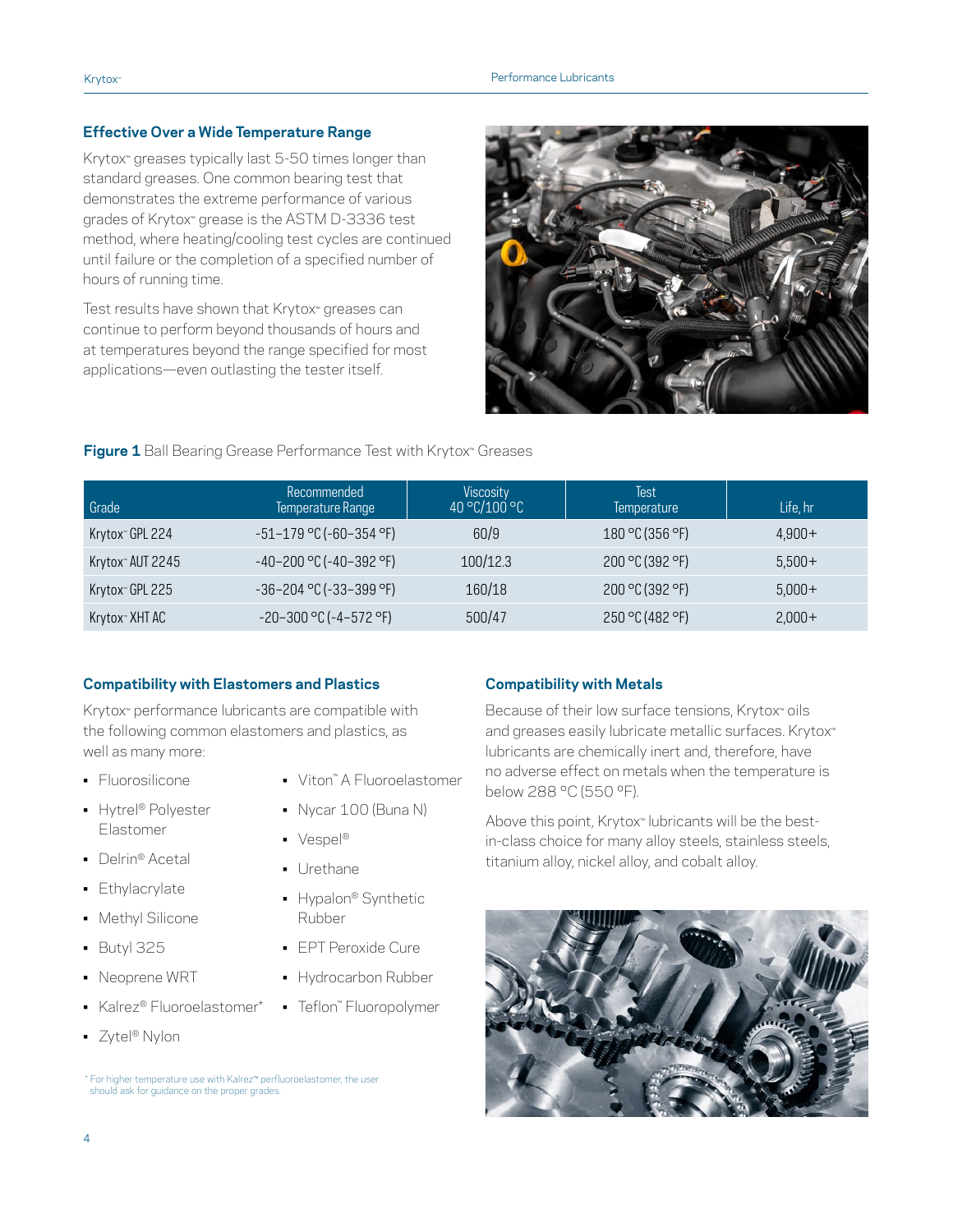## **Robust Electrical Properties**

Krytox™ oils are good insulators due to fundamental properties. Our synthetic fluorinated lubricants are chemically inert, insoluble in most common solvents, and nonflammable.

# **Advanced Rust and Corrosion Protection from Environmental Challenges**

Krytox<sup>™</sup> lubricants are not sensitive to aggressive weather conditions, such as rain, snow, ice, dust, or grit, and they are extremely resistant to the harsh underhood chemical environment of fuel, coolant, brake fluid, engine oil, and washer solvent.

## **Cost-Effective**

Krytox<sup>w</sup> lubricants provide OEMs with significant cost savings when specified for use during the design phase. By lengthening the life of critical components, Krytox™ lubricants reduce repair costs and potentially save millions in warranty claims.

## **Figure 2** Krytox™ Performance Lubricants Product Range



| <b>Typical Automotive Grade</b> | Description                                                       | <b>Base Oil</b><br>Viscosity, cSt | <b>Useful</b><br>Temperature Range |
|---------------------------------|-------------------------------------------------------------------|-----------------------------------|------------------------------------|
| Krytox <sup>®</sup> GPL 104     | Clear, colorless oil                                              | 60                                | $-51-179$ °C (-60-354 °F)          |
| Krytox <sup>®</sup> GPL 105     | Clear, colorless oil                                              | 160                               | $-36-210$ °C ( $-33-410$ °F)       |
| Krytox ~ AUT 1045               | Clear, colorless oil                                              | 100                               | $-40-200$ °C (-40-392 °F)          |
| Krytox <sup>®</sup> GPL 204     | White, buttery additive-free grease                               | 60                                | $-51-179$ °C (-60-354 °F)          |
| Krytox <sup>®</sup> GPL 214     | Grease with extreme pressure additive                             | 60                                | $-51-179$ °C (-60-354 °F)          |
| Krytox~GPL 224                  | White, buttery grease with sodium nitrite anti-corrosion additive | 60                                | $-51-179$ °C (-60-354 °F)          |
| Krytox <sup>®</sup> GPL 294     | Grease with extreme pressure and anti-corrosion additives         | 60                                | $-51-179$ °C (-60-354 °F)          |
| Krytox~ GPL 2E4                 | Grease with sodium nitrite-free anti-corrosion additive           | 60                                | $-51-179$ °C (-60-354 °F)          |
| Krytox~ XP2A4                   | Grease with soluble additive corrosion inhibitor                  | 60                                | $-51-179$ °C (-60-354 °F)          |
| Krytox <sup>*</sup> AUT 2045    | White, buttery additive-free grease                               | 100                               | $-40-200$ °C ( $-40-392$ °F)       |
| Krytox~ AUT 2245                | White, buttery grease with sodium nitrite anti-corrosion additive | 100                               | $-40-200$ °C ( $-40-392$ °F)       |
| Krytox <sup>®</sup> AUT 2E45    | Grease with sodium nitrite-free anti-corrosion additive           | 100                               | $-40-200$ °C ( $-40-392$ °F)       |
| Krytox~ AUT 2A45                | Grease with soluble additive corrosion inhibitor                  | 100                               | $-40-200$ °C (-40-392 °F)          |
| Krytox <sup>~</sup> GPL 205     | White, buttery additive-free grease                               | 160                               | $-36-210$ °C ( $-33-410$ °F)       |
| Krytox <sup>®</sup> GPL 215     | Grease with extreme pressure additive                             | 160                               | $-36-210$ °C ( $-33-410$ °F)       |
| Krytox <sup>®</sup> GPL 225     | White, buttery grease with sodium nitrite anti-corrosion additive | 160                               | $-36-210$ °C ( $-33-410$ °F)       |
| Krytox <sup>®</sup> GPL 295     | Grease with extreme pressure and anti-corrosion additives         | 160                               | $-36-210$ °C ( $-33-410$ °F)       |
| Krytox <sup>®</sup> GPL 2E5     | Grease with sodium nitrite-free anti-corrosion additive           | 160                               | $-36-210$ °C ( $-33-410$ °F)       |
| Krytox <sup>®</sup> XP2A5       | Grease with soluble additive corrosion inhibitor                  | 160                               | $-36-210$ °C ( $-33-410$ °F)       |
| Krytox <sup>~</sup> XP2C5       | Grease with anti-corrosion and anti-fretting additives            | 160                               | $-36-210$ °C ( $-33-410$ °F)       |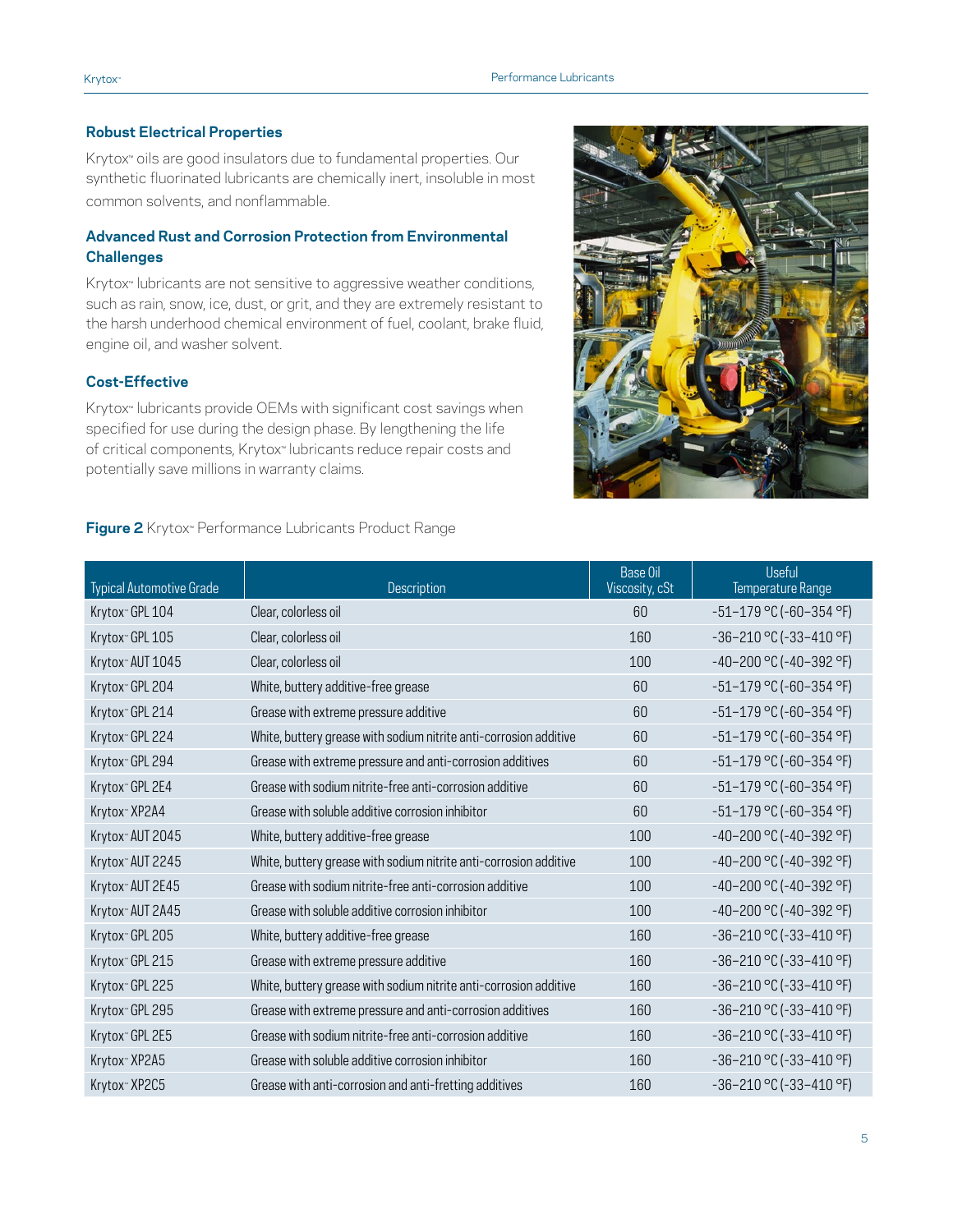# **Figure 3** Krytox™ Performance Lubricants for Noise, Vibration, and Harshness (NVH) Elimination



# **Krytox™ Performance Lubricants for Noise, Vibration, and Harshness**

Within an automobile's interior, there are several places where different materials contact each other. Some examples include metal on plastic, leather on leather, and weather-stripping. Movement between these surfaces often results in a series of noise described as squeak, itch, or judder. Krytox<sup>™</sup> lubricants can permanently eliminate these noises. They are easy to apply, have low volatility, and can remain in place over the vehicle's entire lifetime. Furthermore, Krytox™ oils and greases are compatible with a wide variety of materials, and have the frictional and long-life characteristics that make them ideal lubricants in these applications.

## **Krytox™ Performance Lubricants for Automotive Underhood Applications**

## Fan Clutch

A thermostatically controlled fan clutch typically drives the cooling fan. The bearings that support the drive shaft for this clutch regularly experience high temperatures. If these bearings wear and begin to fail, the cooling fan runs

less efficiently. When this occurs, the engine can overheat, and any resistance in fan clutch rotation can drain valuable power from the engine's drive shaft, further reducing overall performance. Krytox<sup>™</sup> lubricants have low volatility and a high viscosity index, providing long-life and excellent lubrication to the fan clutch bearing under these high temperature conditions.

# O-Ring Lubrication/Assembly Lube

O-rings effectively seal many interfaces in an automobile. A lubricant is often applied to keep seals in place during assembly and allow them to assemble without damage. Choice of lubricant is critical: if the wrong lubricant is used for a given seal material, the seal could degrade, prematurely causing serious damage. Krytox<sup>®</sup> lubricants are the preferred choice because they are compatible with all seal materials. Furthermore, Krytox™ lubricants do not contribute to seal degradation, because they do not oxidize, and they have greater temperature stability than the seals.

## Alternator

The alternator is usually belt-driven by the engine and supplies electricity to basic automobile functions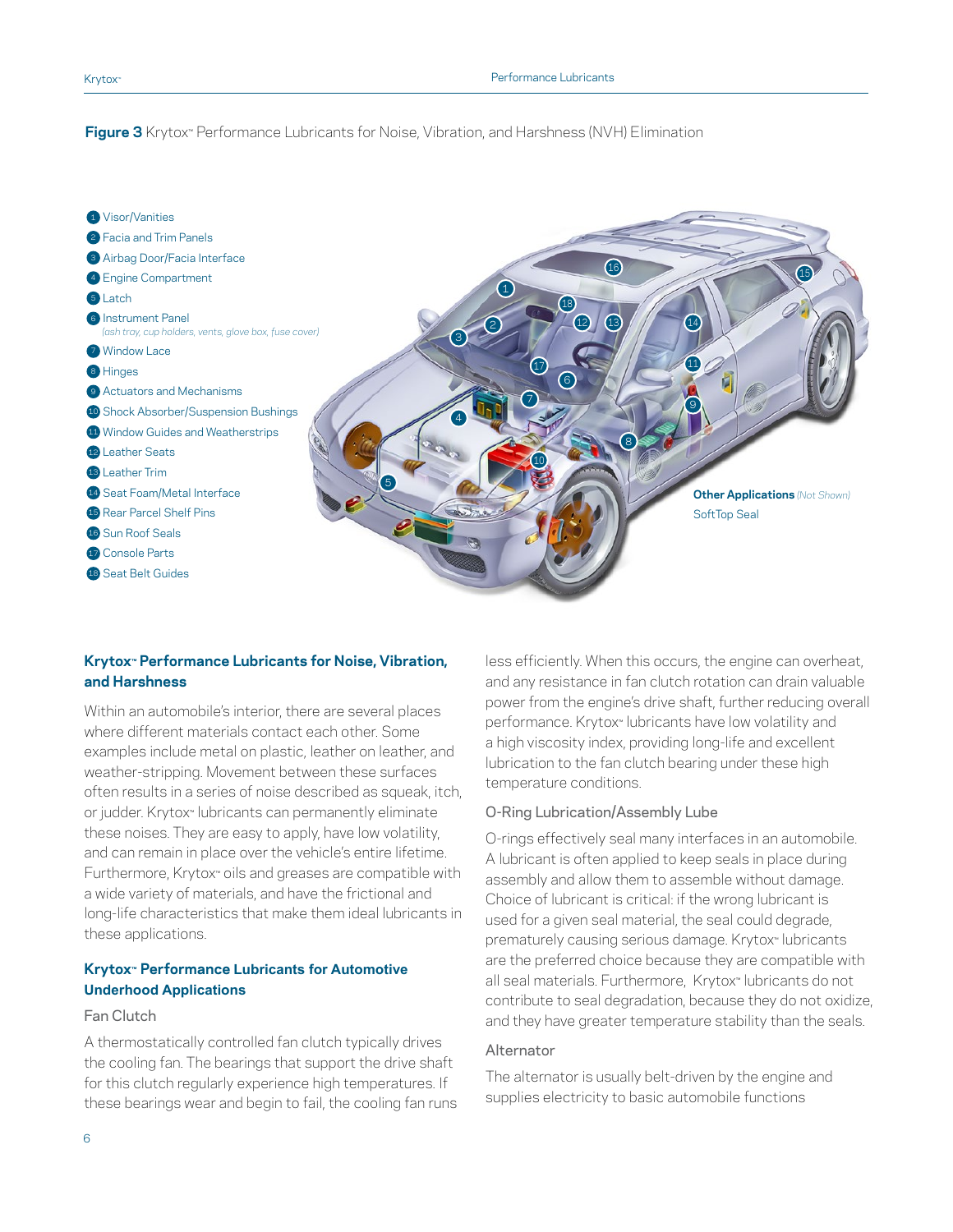#### **Figure 4** Krytox™ Performance Lubricants for Automotive Underhood Applications



(headlights, radio, etc.) while recharging the car battery. As the electricity is being generated, the alternators, and hence the bearings, get very hot. Standard lubricants volatilize in the extreme high temperature environment of the alternator, leading to alternator bearing failure.

As the bearings wear and begin to fail, they can increase the alternator's resistance to rotation.

This reduces the alternator's performance and robs performance from the rest of the automobile.

Perhaps more critically, if the alternator bearings fail, the alternator will fail and the vehicle will stop running. The higher output alternators used in today's vehicles generate a tremendous amount of heat, demanding the advanced, reliable performance and heat stability of Krytox™ lubricants.

#### EGR Valve

The exhaust gas re-circulating (EGR) valve reduces nitrogen oxide (NOx) emissions formation by re-circulating some of the exhausted gas back into the engine cylinders. This lowers the peak temperatures inside the cylinder; thus, reducing the rate of NOx

formation. If the valve does not open enough, insufficient re-circulation takes place and excess pollution is created. If, however, the valve sticks open, the temperature inside the cylinder can drop too much, decreasing engine performance and fuel mileage. Krytox<sup>™</sup> lubricants are an ideal choice, as they withstand the high temperatures and exhaust fumes experienced by the EGR valve.

## Spark Plug Boots

The spark plug boot protects the spark plug from weather and prevents the unintentional grounding of the spark energy.

The boot is made of a silicone rubber, which, over time, can bond with the silicon ceramic of the spark plug, fusing the boot and the spark plug together. Once this occurs, the only way to remove the boot is by force, which can cause enough damage to require replacement of the entire assembly. Krytox™ lubricants can prevent this fusion from taking place. Krytox<sup>™</sup> lubricants are ideal in this application because they are stable, nonreactive, and long-lasting. They can also withstand the high temperatures and energies of the spark plug environment.